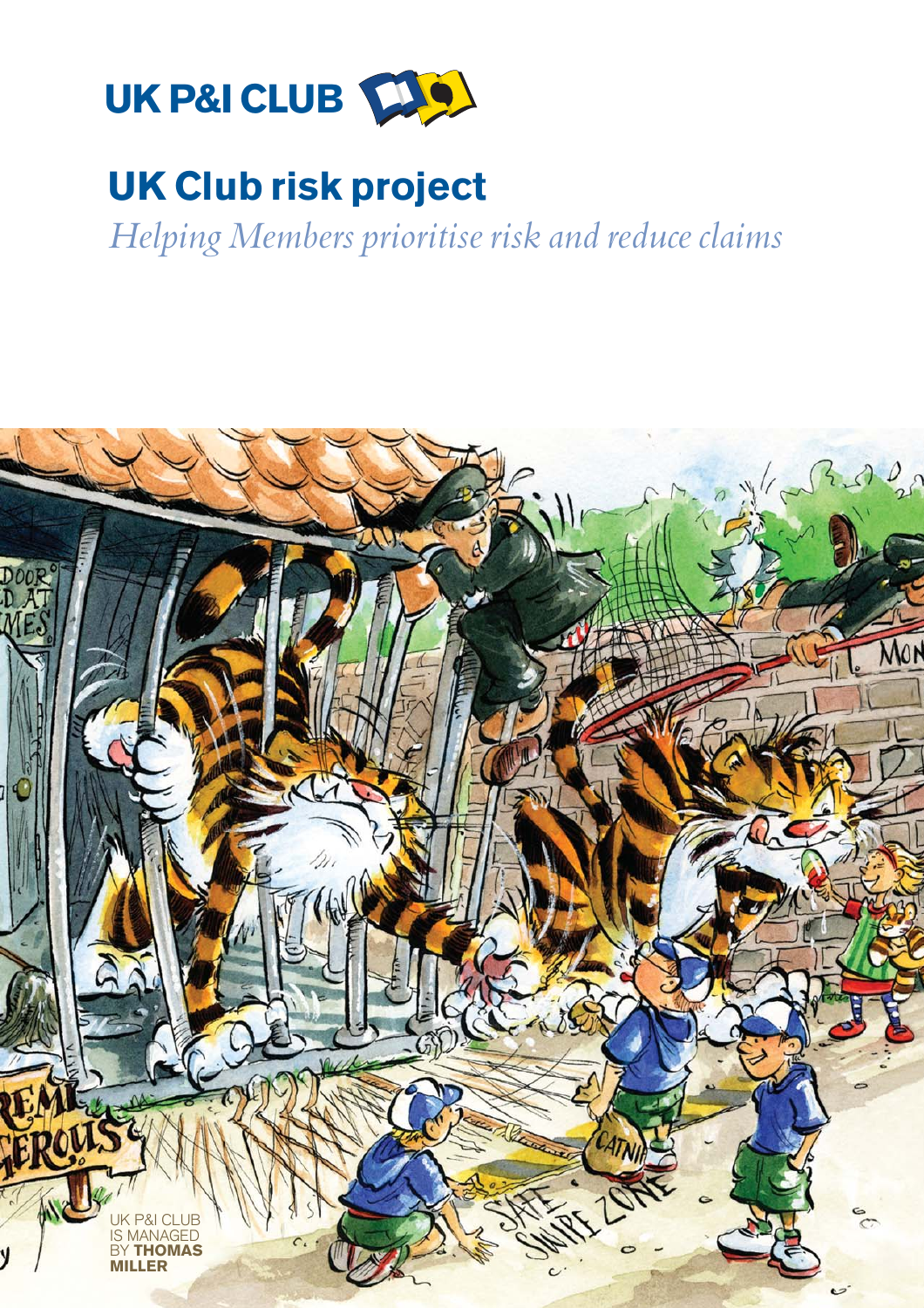## A new approach

Mutual insurance is insurance at cost. Owned by its assureds, and designed not to make a profit, the cost of mutual insurance to its Members is directly linked to its claims. Therefore anything which reduces claims will directly impact on a member's contributions (premiums).

Since 1987, the Club has focused heavily on using its experience of handling shipping liability claims to raise awareness of what goes wrong and to get that information to those at the sharp end. Much of this has been done in the form of contemporaneous advice on current claims trends, posters, videos, cargo loading advice etc.

Whilst that activity will of course continue, we feel that we need to focus additionally on ways to help Members prioritise risk within their own fleets, in order to assist them in reducing their costs and their insurance premiums – especially in the present economic climate.

Following the well-known definition

#### RISK = FREQUENCY x CONSEQUENCE

the Club has analysed the number and value of the Club's claims to prioritise high risk areas and determine what the THREATS are that cause these claims. Then, with the aid of those at the sharp end – our correspondents, surveyors, claims executives and underwriters and last but not least important, our crews – we have sought to determine what CONTROLS – be it engineered, procedural or managerial – have mitigated such claims, or would have done so if they had been in place. Those threats and controls can then be targeted for assessment, either with the help of the Club's own risk assessors, or by Members themselves in conjunction with their crews.

At the present time, the Club is working with several of its Members, providing in-depth risk profiling of each Member's fleet, and then working with them, both in the office and onboard ships, with the Club's own assessors, claims executives and underwriters, to assess relevant threats and controls.

We hope that, by focusing on the high-risk THREATS which we know to have caused P&I claims and the CONTROLS that we know can mitigate their consequences, in future one small mistake by a human either onboard OR ashore is not 'the straw that breaks the camel's back'.

Drawing on the experience of its claims executives and indepth claims analysis, the Club has defined 76 of these major threat areas which cause liability claims, and some 450 controls which may be able to help reduce the likelihood of those threats causing an incident.

We have worked closely with individual Members to trial and develop a system to rate and record these risks, so that a more scientific approach to claims prevention/control can be taken. As we extend the use of the system, this will in turn help establish trends and benchmarks which we hope Members can use within their own safety systems to help manage their risks. The old saying "you can't manage what you can't measure" has never been more valid.

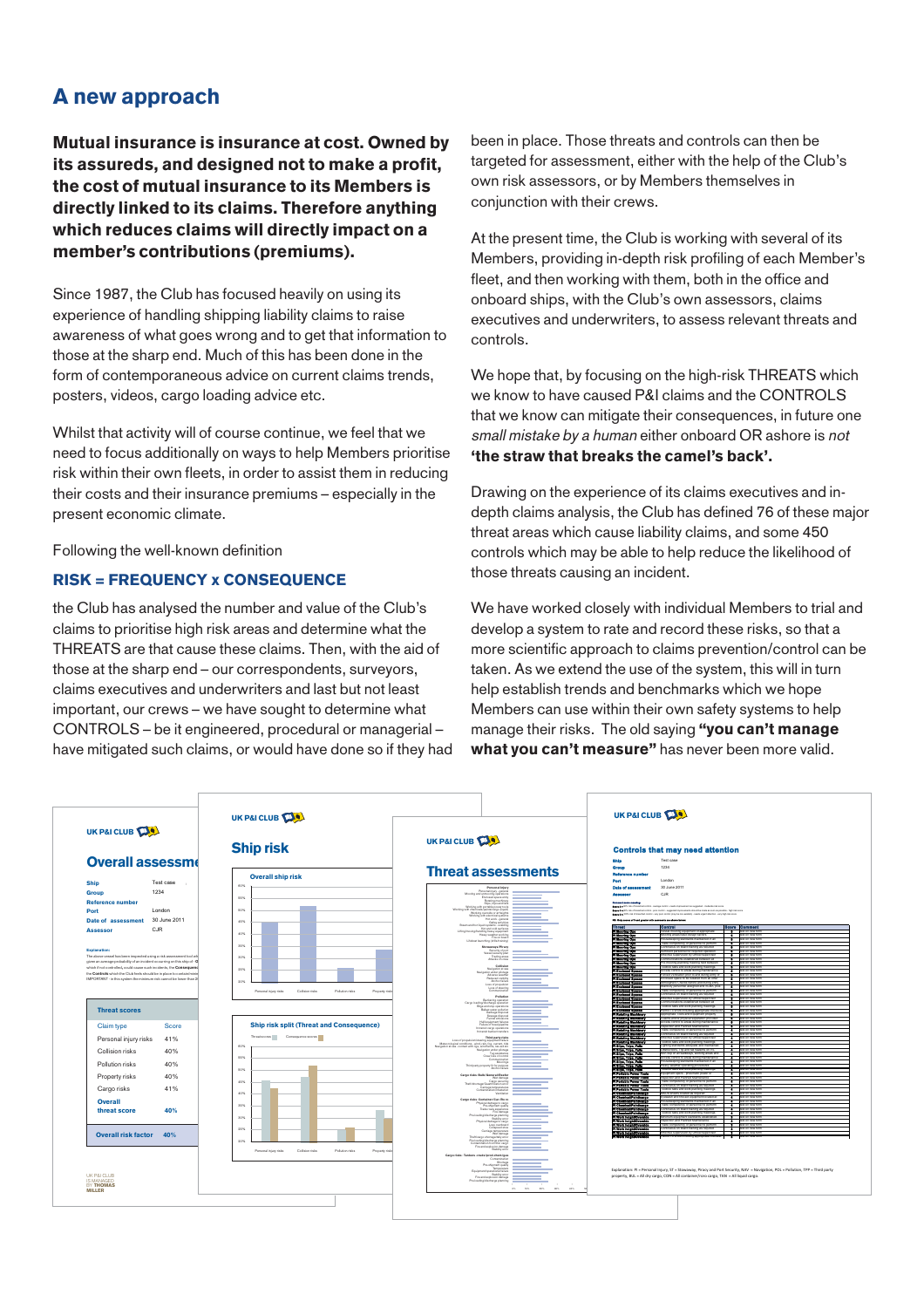## **Methodology**

#### THE TIGER IN THE CAGE EXAMPLE

Although sixty per cent of UK Club claims are caused by 'human error', human error is often only 'the straw that breaks the camel's back' – the last event in a chain of causal events

These causal events can normally be traced back to failures in one or more areas of ship operation, we sometimes refer to them as 'accidents waiting to happen'

How can we reduce the frequency of these 'accidents waiting to happen'. What 'controls' should we be looking at to ensure the 'threat' is contained and an 'incident' does not occur?





## Methodology onboard



How effective is that control, are there failures just waiting to happen (latent)?